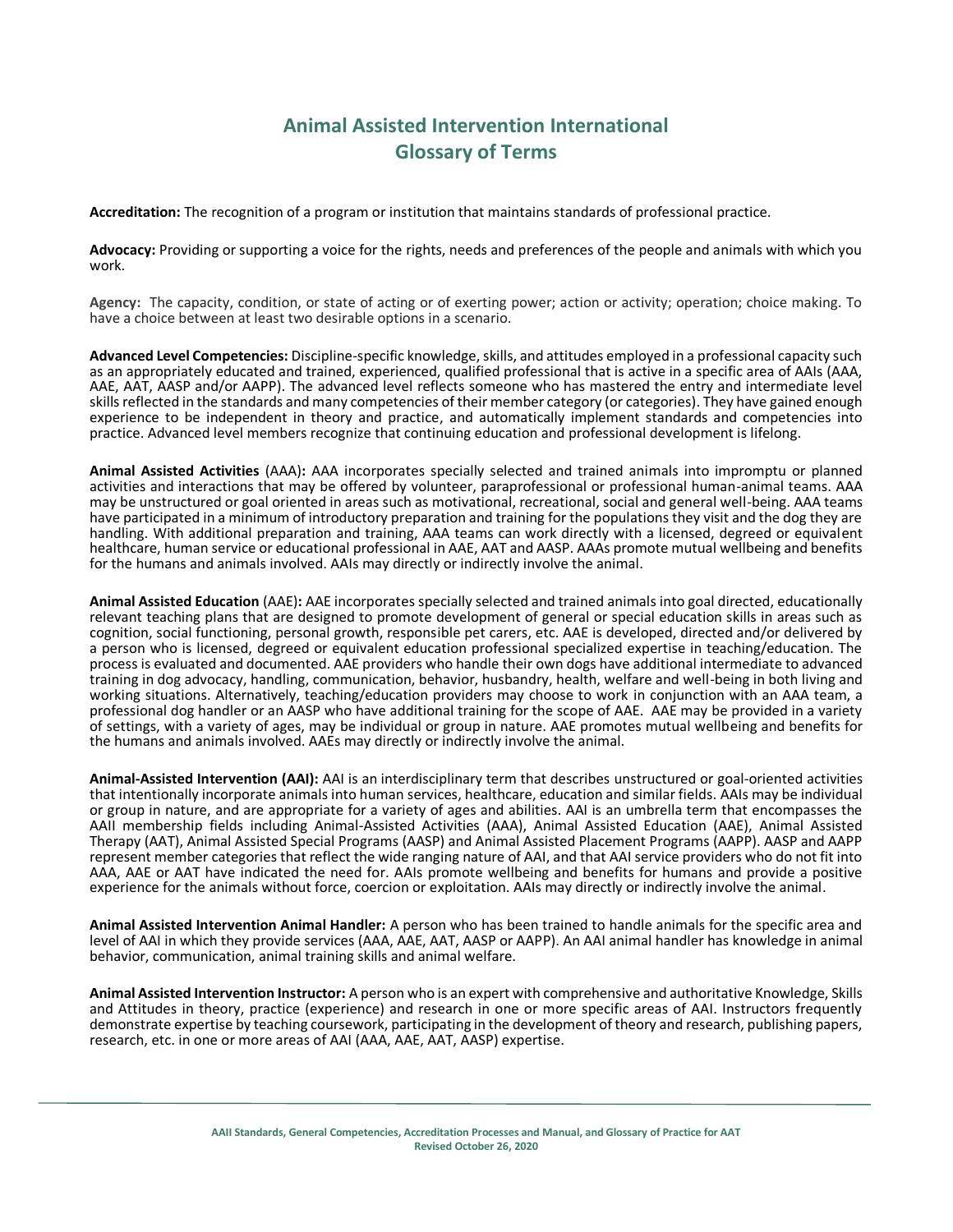**Animal Assisted Placement Program (AAPP**): An AAPP involves a professional program or individual who provides specially selected and/or trained animals to professionals in AAA, AAE, AAT or AASP. AAPPs instruct animal recipients/handlers about animal advocacy, handling, training, communication, behavior, husbandry, health, welfare and well-being in both living and working situations. Some examples of AAPPs are Assistance Dogs International (ADI) (or similar) dog training organizations or similar that raise, train and place "facility dogs" or train dogs for placement with healthcare, human service, education, crisis response, clinics. AAPPs also includes individuals or organizations that offer owner-self-training classes for healthcare, education or human service providers, etc. AAPP promotes positive, safe relationships between the handler and the animal.

**Animal Assisted Special Program (AASP):** AASPs offer goal-oriented programs that incorporate specially selected and trained animals to work in professional fields outside of animal assisted education and therapy or in conjunction with these licensed professionals. AASP personnel may or may not have a license, degree, or equivalent, but are delivering a professional level service or program. Examples of these programs: Prison dog training classes that teach inmates life/job skills, community programs for people with disabilities, job training, etc., formal crisis intervention department work (e.g. victim advocates), at-risk populations, camps/vocational programs/after school classes for people with disabilities that develop specific skills, a person who teaches veterans with PTSD how to train animals as part other their life skills goals, dogs that work with paramedics/fire stations and that comfort of victims, ministry dogs ( dogs that work with priests, etc.). AASPs promote wellbeing and benefits for humans and provide a positive experience for the animals without force, coercion or exploitation. AASPs may directly or indirectly involve the animal.

**Animal Assisted Therapy (AAT):** AAT incorporates specially selected and trained animals into goal directed therapeutic/intervention plans that are designed to promote improvement in physical, cognitive, psychosocial, behavioral, and/or emotional functioning. AAT is developed, directed and/or delivered by a professional who is educated, licensed, degreed or equivalent in healthcare/human service and has specialized expertise within the scope of practice of his/her profession; the process is evaluated and documented. AAT providers have additional intermediate to advanced continuing education for AAT theory and practice. AAT providers who handle their own animals have additional intermediate to advanced training in dog advocacy, handling, communication, behavior, husbandry, health, welfare and well-being in both living and working situations. Alternatively, healthcare and human service providers may choose to work in conjunction with an AAA team, a professional dog handler or an AASP who have additional training for the scope of AAT. AAT may be provided in a variety of settings, with a variety of ages, may be individual or group in nature. AAT promotes mutual wellbeing and benefits for the humans and animals involved. AAT may directly or indirectly involve the animal.

**Animal abuse:** Causing physical, psychological or emotional harm to an animal.

**Animal neglect:** Failing to meet the basic health and welfare needs of an animal including access to water, food, shelter, adequate space for expression of normal behavior, and freedom from distress and pain.

**Animal related trauma:** The human experience of a traumatic event involving an animal.

**Animal Trainer:** A person who has skills and knowledge in the area of animal development, husbandry, communication, behavior/behavior modification, practical skills to identify an animals learning style, harness appropriate behaviors, teach an animal how to respond to cues and work with people of all ages and abilities. Animal trainers for AAIs should have working knowledge about human-animal interactions, gather information about the specific handler, environment, population and activities in which the animal will be living and working.

**Animal Training Instructor:** A person who possesses the skills of an animal trainer and can generalize and teach those skills to human recipients of professionally trained or owner self-trained animals for their work in AAA, AAT, AAE or AASP.

**Assessment:** The performance measurement of a program, participant, staff or dog. May be part of the process of being accredited.

**Assessor:** AAII trained and approved representative who carries out the accreditation assessment.

**Autonomy:** Self-government**;** freedom to act or function independently.

**Beneficence:** A moral obligation to act for the benefit of others. There are 2 aspects of beneficence: 1 - providing benefits. 2 - balancing benefits and risks/harms.

**Board:** Board of trustees or directors – ultimately responsible for the program.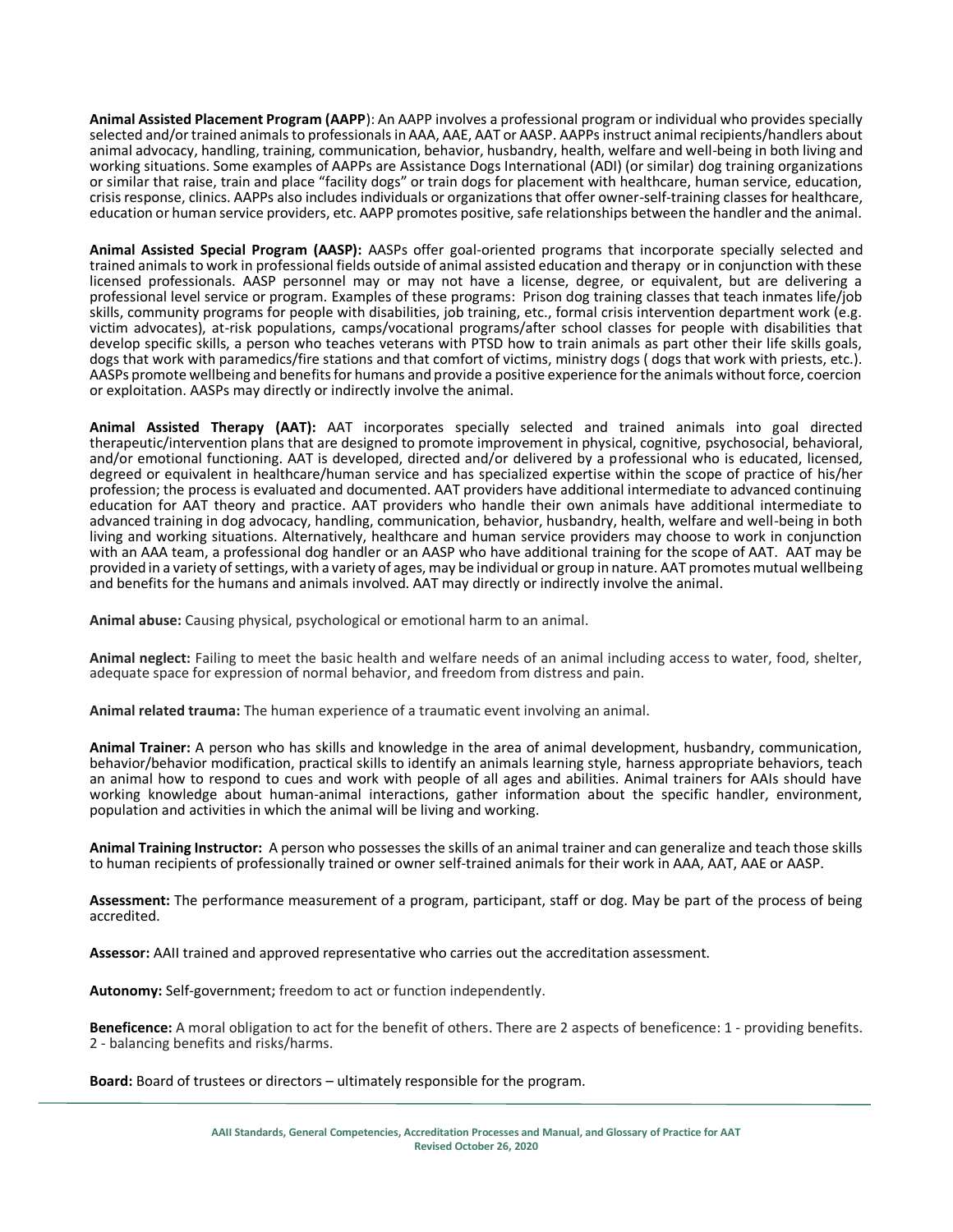## **Breed specific traits:** Behaviour, anatomy and/or appearance typical of a specific breed of dog.

**Classical conditioning:** Learning concept wherein a benign stimulus and an intrinsically meaningful stimulus are repeatedly paired. The dog eventually responds to the benign stimulus alone with the behavioural response elicited by the intrinsically meaningful stimulus.

## **Conditioned handling:** Graded exposure.

**Confidentiality:** Appropriate management of verbal, written and recorded participant information, which protects an individuals' right to privacy, as agreed by provider and participant at start of AAI service provision.

**Continuing education:** Individual engagement in face-to-face, online and paper resources to increase knowledge, skills competency in an area of AAI.

**Developmental disability:** A condition or diagnosis that impacts an individual's cognitive development and/or ability across the lifespan.

**Dog burnout:** An overall decrease in a dog's physical, mental or emotional health and/or welling due specifically to duration, type or intensity of AAI work.

**Dog stress relief/prevention strategies:** Enriching activities embedded in the daily routine of dogs which promote typical behaviour and access to diverse physical, cognitive, sensory and/or emotional stimulation.

**Enrichment:** Provision of activities that allow for an animal to demonstrate species-typical behaviors including physical, cognitive, sensory or emotional stimulation designed to increase an animal's overall health, wellbeing and quality of life.

**Entry Level Competencies:** Knowledge, Skills, and Attitudes required of anyone (human or animal) that is new to AAIs and extending through operating at all levels and in all capacities including AAA, AAE, AAT, AASP, AAPP (volunteer, paraprofessional, and professional). The entry level encompasses awareness and initial implementation of skills, knowledge and attitudes reflected in the standards and competencies for those new to AAA, AAE, AAT, AASP and AAPP member categories.

**Ethics:** Overarching moral principles that guide practice.

**Ethological:** Understanding a situation/event via the lens of natural animal behaviour and evolution.

**Expert Level Competencies:** Knowledge, Skills and Attitudes required of anyone who has mastery skills (continuing education/professional development) in theory, practice (experience) and research in one or more specific areas of AAI. This category would include those who teach or instruct coursework, who complete research, publish papers, research, etc. in their membership category or categories. Members at the expert level have demonstrated mastery skills in one or more areas of AAI membership (AAA, AAE, AAT, AASP, AAPP), within their skill set and scope in the areas of theory, practice, research and constructive evaluation of people, animals or programs within their membership field. This category would include those who teach or instruct coursework, complete research, publish papers or books, etc. in their membership category or categories. Expert level members are eligible to become assessors for AAII accreditation.

**Facility:** A building or place that provides a service to people who are in need of specific care e.g. residential home, clinics, hospital, etc.

**Facility Dog**: A dog trained and placed with a primary (and secondary) handler to work in a facility such as a school, hospital, aged care facility, etc. The dog lives with the primary handler, and the primary handler meets the dogs' health and wellbeing needs during the workday and while at home. The secondary handler may share the role of caring for the dog, or may perform the primary handler's role when they are absent.

**Grooming:** Using specifically designed tools to clean a dog (example: brushing, trimming nails, cleaning ears, brushing teeth, bathing, etc.).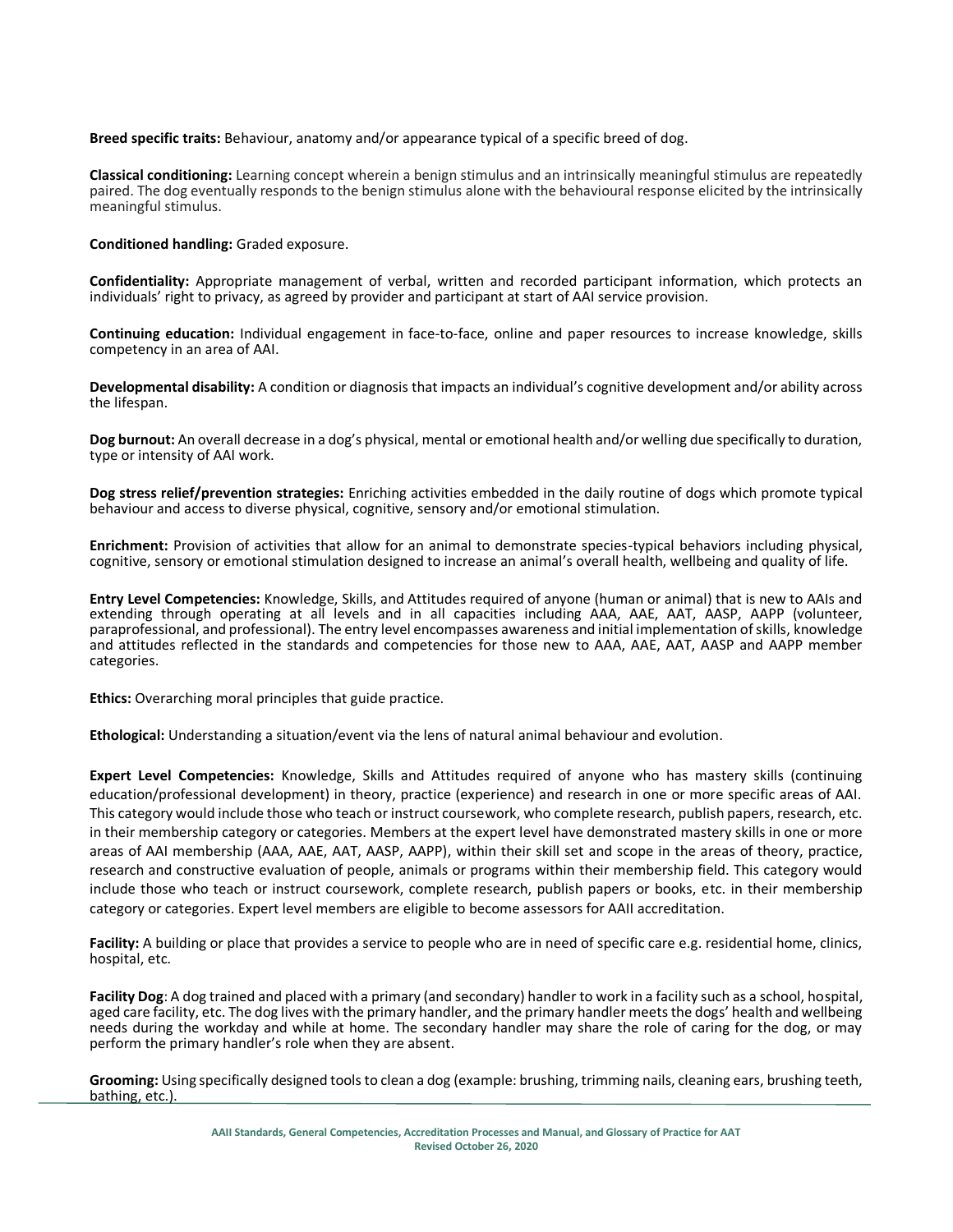**Handling:** Using voice, physical contact and body position for communication intention and feedback to an animal.

**Healthcare/human service provider:** A person who has achieved professional practice with a college degree, license or equivalent in a primary discipline such as human mental health provider, occupational therapist, social worker, speech therapist, etc.

**Human-Animal Bond:** Mutually beneficial emotional, psychological and physical interactions that lead to a relationship that supports the health and well-being of both humans and animals.

**Human-Animal Interaction:** General reference to any exchange between a person and a non-human animal. This encompasses the human-animal bond.

**Immuno-compromised:** An overall decrease in the body's ability to fight infection/disease/ill health due to an existing diagnosis or condition.

**Individual:** Person working in an area of AAI.

**Inservice:** A (brief) training intended for collateral staff about AAI programs that will be taking place within the organization, center, etc.

**Institution:** A society or organization founded for a religious, educational, social, or similar purpose.

**Intermediate AAI Competencies:** Knowledge, Skills, and Attitudes required of dog-handler teams providing animalassisted interventions including handlers who work under the direction of professional providers of AAE/AAT (paraprofessional and professional). The intermediate level reflects those who have mastered the entry level skills reflected within the standards and several competencies, but are still in the phase of being trained, mentored and/or supervised for AAA, AAE, AAT, AASP and/or AAPP. They are still learning the theoretical foundations of the standards and competencies, and are learning to apply them to practice in their member category (or categories) and discipline. Those with a position of intern, assistant and apprentices and similar best fit this category.

**Leishmania:** Skin condition caused by specific type of sand fly bite.

**Macro:** Large scale.

**Mentor:** A person with skills, knowledge and experience in AAI who is providing guidance, feedback and passing on skills and knowledge to another, typically less experienced, person working in AAI.

**Micro:** Small scale.

**Negative reinforcement:** Removing a stimulus that the recipient enjoys/finds favourable in response to a specific behaviour.

**Negative punishment**: Removing something positive to decrease an undesirable or bad behavior.

**Non-maleficence:** Means non-harming or inflicting the least harm possible to reach a beneficial outcome. Harm and its effects are considerations and part of the ethical decision-making process.

**One Health Initiative:** Movement promoting cross-disciplinary collaboration between all sectors relating to humans, animals and the environment for the betterment of all.

**Operant conditioning:** Learning concept wherein the dog is trained to make a link between a specific behavior and consequence.

**Organization:** an organized body of people with a particular purpose, especially a business, society, association, etc.